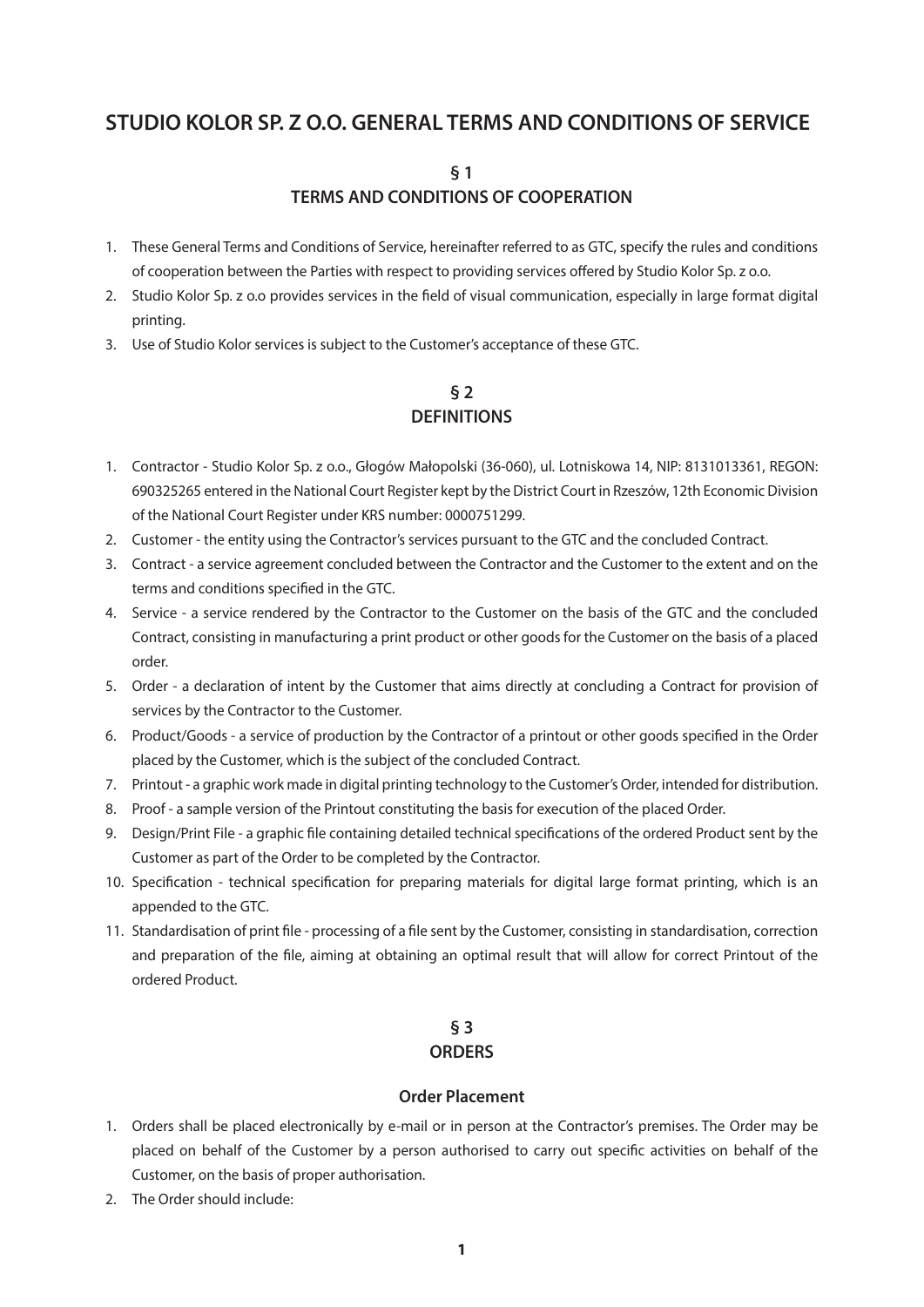- 1) the Customer's details;
- 2) the Order specifications:
	- a. the name of the Product and/or the name of the material of which the Product is to be made;
	- b. where material for the Product is to be supplied by the Customer: the name, dimensions, quantity and date of delivery;
	- c. the format of the Product;
	- d. the finishing method of the Product;
	- e. the number of pieces of the ordered Product;
	- f. the packaging method for the Product;
	- g. the expected Order lead time, as well as dispatch or personal collection dates;
	- h. for shipping the shipping details.
- 3. The Customer is obliged to provide all the necessary data for completion of the Order in the form of an electronic file, with an advance necessary for timely completion of the Order, prepared in accordance with the binding Technical Specifications for preparing materials for large-format printing. All the data provided to the Contractor for the execution of the Order shall be retained by the Contractor for a period of 1 year.
- 4. By providing the Contractor with the Order Design, the Customer agrees to the necessary Standardisation required to produce a correct Printout.
- 5. The deadline for delivery of the Print File is the time of delivery of complete materials not requiring correction. The supply of defective or incomplete materials may cause a delay in the execution of the order, which shall be the responsibility of the Customer.
- 6. All illustrations provided by the Customer serve as a model to illustrate the ordered Product. Slight differences between the finished Product and the submitted materials, which are the result of individual computer settings, cannot constitute grounds for a Product complaint.
- 7. The Contractor carries out Orders based on the graphic design of the ordered Product supplied by the Customer and is not obliged to verify it before commencing the Order.
- 8. The Customer may have the Contractor prepare a Proof at the Customer's expense. No objections to the Proof submitted by the date of commencement of performance of the Order shall be deemed acceptance of such form of the Product.
- 9. The Contractor reserves the right to refuse to accept the Order, in particular when:
	- 1) the Order is incomplete and the Customer shows no willingness to complete it;
	- 2) the electronic Print Files provided by the Customer do not comply with the provisions of the GTC and the Specification;
	- 3) the Product and/or its component part needed for the Printout are not available;
	- 4) the Contractor does not currently have the production capacity to complete the Order on time;
	- 5) the Customer is in default of payment;
	- 6) the quote or offer has expired.

#### **Acceptance of orders**

- 1. Acceptance of the Order by the Contractor shall be tantamount to the Parties concluding a Contract for the provision of the Service.
- 2. After the Order is submitted by the Customer, the Contractor shall send the Customer a confirmation of its acceptance, along with information on the lead time and a summary of the Service costs.
- 3. Once the Contract has been concluded, the Customer may not terminate it. The Contractor may agree to terminate the Contract only after all costs incurred by the Contractor in connection with the commencement of the Order have been paid.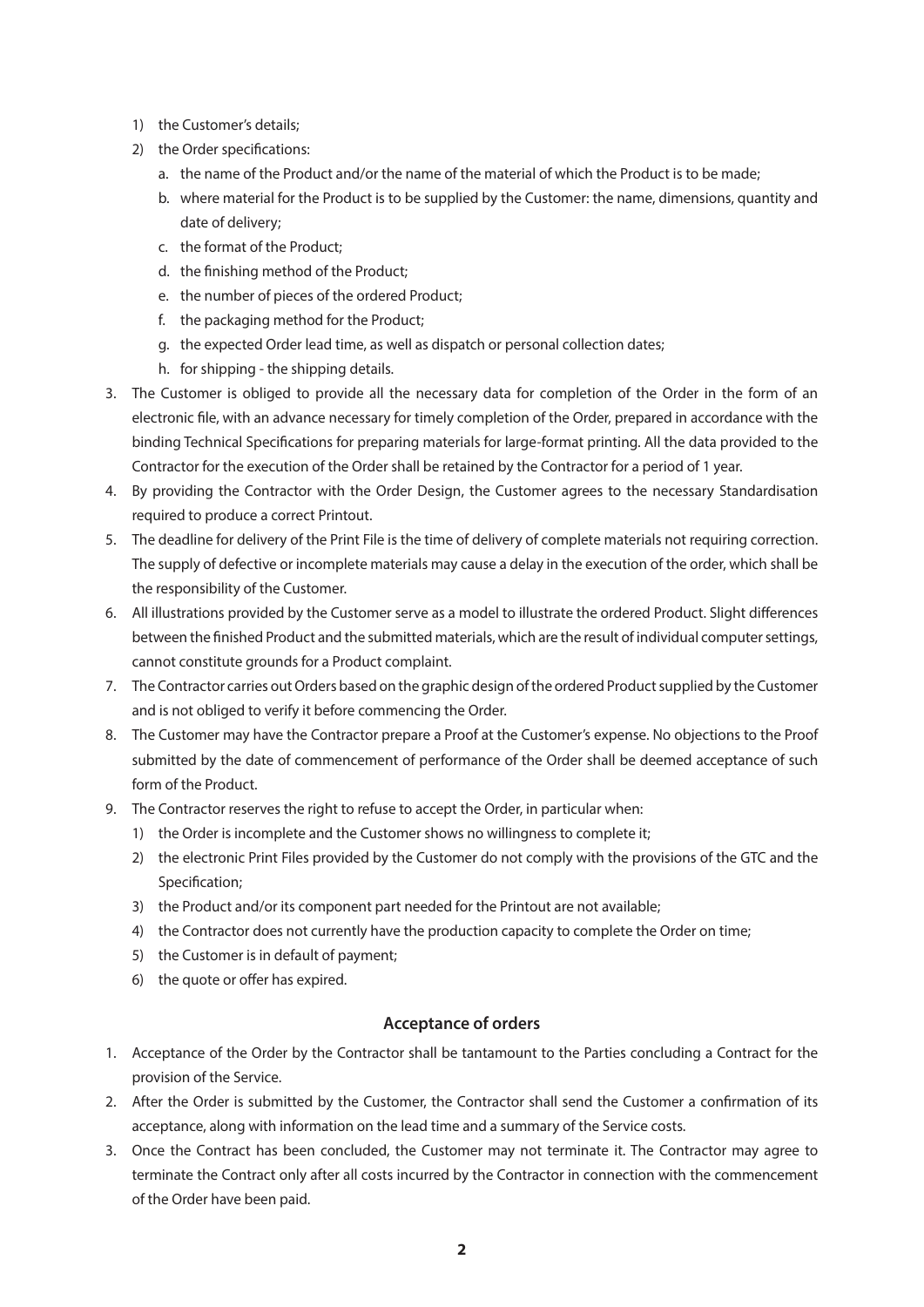4. The Contractor shall be entitled to demand prepayment or withdraw from the Contract if, after the Order has been accepted, facts are discovered which undermine the Customer's liquidity.

#### **Order processing**

- 1. The lead time starts on the day the Order is accepted by the Contractor and ends on the day the finished Product is sent for shipment or the Customer is notified that it can be collected in person. The Goods' shipping time is not included in the Order lead time. However, the Order lead time shall be extended by the time during which the Customer delays the fulfilment of its obligations or changes the scope of the Order.
- 2. Before starting to carry out the Order, the Contractor shall carry out an appropriate Standardisation of the print file, which shall enable the correct Printout of the ordered Product.
- 3. The Contractor shall not be liable for the quality of the materials supplied by the Customer and thus for any defects or damage that may occur during or after production.
- 4. In the case of materials supplied by the Customer, the Customer shall be obliged to ensure an appropriate stock of material, which, for technological reasons, shall be determined each time by the Contractor prior to commencement of the Order. Failure to supply sufficient material shall be the responsibility of the Customer.
- 5. Failure by the Customer to provide the materials necessary to manufacture the Product in due time may result in postponement of the Order lead time.
- 6. The Contractor reserves the right that slight colour differences may occur in individual Orders due to different batches of material and/or shade of substrate.
- 7. The Contractor shall not be liable for delays in carrying out the Order due to force majeure events, of which it shall promptly notify the Customer.
- 8. Unless otherwise stated, the Contractor shall pack the printouts to the best of his knowledge in such a way that they can be transported without damage. The Customer may also specify the method of packaging. The costs of packaging shall be borne by the Customer.
- 9. In a situation where the Contractor is unable to complete the Order in whole or in part, e.g. due to lack of available materials required for production of the Product, damage to or loss of the Product, the Contractor shall immediately notify the Customer of the occurrence of the said circumstance and return the price paid or provide substitute performance at the discretion and agreement of the Customer.

#### **Order collection and dispatch**

- 1. After completing the Order, the Contractor shall forward the finished Goods to the selected shipping company providing postal and courier services for dispatch. The Customer also has the option of collecting his Order in person. In the case of shipping via a shipping company from the list of carriers with which the Contractor cooperates, the Customer shall be entitled to choose the carrier. If it is possible, the Customer may insure the consignment for transport at his own expense.
- 2. Delivery times will be in accordance with the delivery times guaranteed by the shipping company. The Contractor shall not be liable for delays in delivery caused by the carrier.
- 3. In the event of a delay in dispatch at the express request of the Customer, the Contractor shall be entitled to charge the Customer the additional cost of storage of the Goods.
- 4. From the moment the Order is issued, the Contractor shall not be liable for damage to or loss of the consignment.
- 5. The Customer has the right to check the consignment in the presence of an employee of the forwarding company. If any damage is found, the Customer shall draw up a damage report with the carrier. The absence of such a report may result in the Contractor refusing to accept the complaint.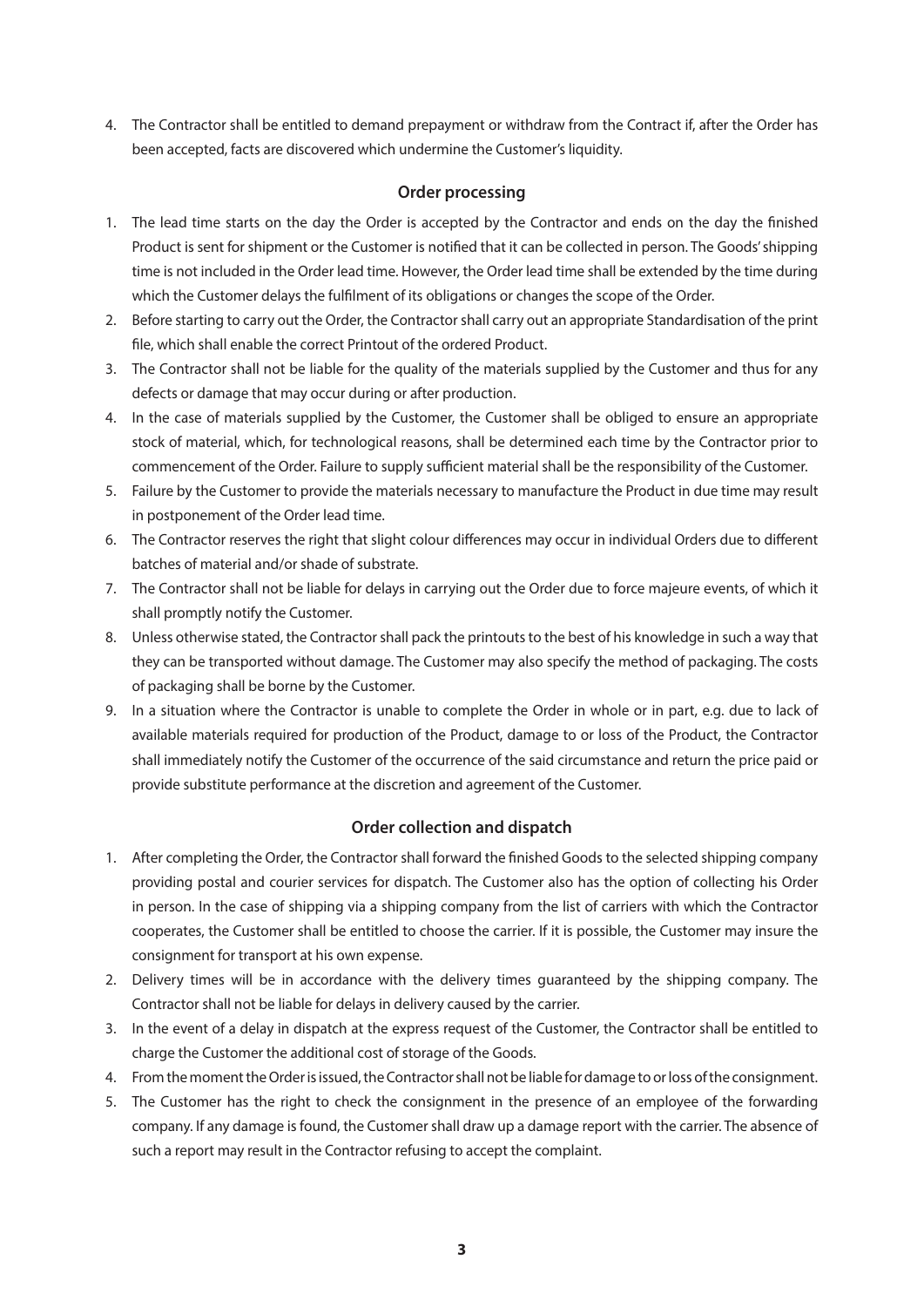#### **§ 4 PRICE AND PAYMENT TERMS**

- 1. The price for executing the Product, as well as the term and conditions of payment, shall be agreed upon during the acceptance of the order.
- 2. All offers are net prices only. VAT will be added to the price at the rate applicable on the date of conclusion of the Contract.
- 3. Unless otherwise stated, the price quoted does not include costs related to the execution of the Project, as well as the cost of transport and additional services.
- 4. Unless otherwise stated, the price offered includes the processing of a single file. When printing multiple prints from multiple files, the cost of processing the additional files will increase the final product price.
- 5. The price may change if the Customer makes changes affecting the price in the course of the Contract.
- 6. Acceptance of an Order may involve making an advance payment or payment of the entire price. The amount and date of payment of the applicable amount shall be determined by the Contractor.
- 7. In the case of partial prepayment, the Customer shall be obliged to pay the remaining amount within the period resulting from the VAT invoice issued by the Contractor.
- 8. The Contractor reserves the right to suspend, extend or cancel the execution of the Order in the event of a delay in payment of the initial advance or any other agreed charges. In the event that the Order is cancelled, the advance payment shall be credited towards compensation for non-performance of the accepted Order through the fault of the Customer.
- 9. For the Order, the Contractor shall issue a VAT invoice, which it shall send to the Customer via e-mail. The Customer agrees that the Contractor may issue invoices in electronic form.
- 10. The Customer shall be obliged to make all payments to the Contractor on time. Payments shall be made by bank transfer to the bank account specified on each VAT invoice, unless otherwise agreed by the Parties.
- 11. The date of payment shall be the date on which the payment is credited to the Contractor's bank account or the date stated on the payment receipt.
- 12. For each day of delay in payment by the Customer, the Contractor shall be entitled to charge statutory interest for the delay. The Contractor may also send a call for payment at the Customer's expense.
- 13. Submitting a complaint does not release the Customer from the obligation to pay the whole price for the Service.
- 14. The Contractor shall be entitled to suspend the execution of the Order, refuse to release the Goods or withdraw from the Contract at a time selected by it, with the right to retain the advances paid by the Customer if the Customer is in default with payments.
- 15. All Products made by the Contractor are the property of the Contractor until all due payments have been made by the Customer.

## **§ 5 COMPLAINTS**

#### **Procedure for submission**

1. A complaint should be submitted using the complaint form appended to these GTC. The Customer shall be obliged to send the completed form to the Contractor via e-mail within 14 days from receipt of the Goods. In the case of damage to the Product during transport, it is necessary to enclose a damage report written with the carrier. Failure to meet the aforementioned deadline shall result in refusal to process the complaint.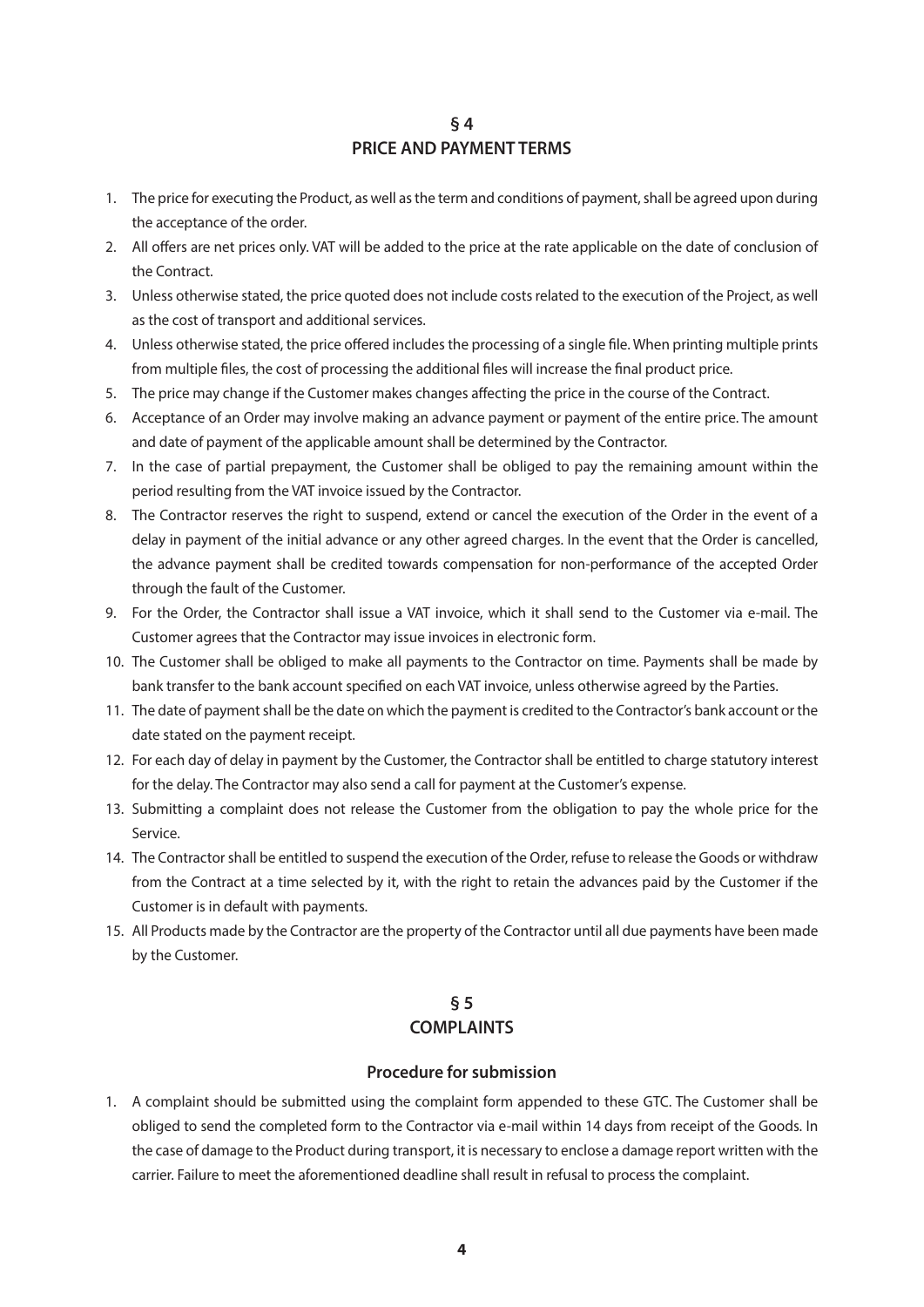- 2. The Customer is obliged to deliver the defective Product to the Contractor at his own expense. In justified cases the Contractor may agree to consider the complaint on the basis of submitted photographs of defects of the complained printout.
- 3. Defects in a part of the delivered Product do not entitle to complaint the whole of the Goods.

#### **Handling of complaints**

- 1. Complaints are dealt with within 14 days of notification, on the basis of the documentation provided by the Customer. Due to the specific nature of the complaint, the Contractor reserves the right to extend the complaint handling period, of which it shall immediately inform the Customer, at the same time indicating the period within which the complaint will be handled. The expiry of the deadline for complaint handling is not equivalent to recognition of the complaint by the Contractor.
- 2. The following products are not subject to complaint:
	- 1) damaged in shipment, if the damage is not noted on the damage report;
	- 2) damaged during installation, improper use or prolonged exposure to weather conditions;
	- 3) stored inappropriately for prolonged periods prior to exposure;
	- 4) destroyed or altered by the Customer;
	- 5) damaged due to non-standard packaging, at the choice of the Customer;
	- 6) with a slight variation of the colour pattern approved by the Customer;
	- 7) which contain minor deviations from the content of the Order submitted, if these do not affect the final application of the Product in any way.
- 3. If the complaint is accepted, the Contractor shall immediately correct the defective Product or deliver a new Product free of defects to the Customer. If correction or replacement of the Product is not possible, the Contractor shall reduce the price of the Product or withdraw from the Contract and return to the Customer the whole or part of the price paid by the Customer within 14 days from the date when the complaint was considered justified.
- 4. In the event of a complaint being acknowledged by the Contractor, the amount due shall be reimbursed in the same manner in which the Customer paid for the Order.
- 5. The costs of unjustified complaints shall be borne in full by the Customer.

## **§ 6 LIMITATION OF LIABILITY**

- 1. The Customer shall be liable for any incomplete, outdated or false information provided in the course of placing an Order or performing the Contract, as well as for any legal defects resulting from the content or form of materials supplied for printing, including infringements of third party rights. The Customer assures that the content of the Print Files supplied by it, as well as the purpose of performing the Order, do not infringe copyright or related rights of third parties. Should the above rights be infringed, the Customer undertakes to bear full responsibility for the infringement. The Contractor has the right to refuse to perform the Order if it has reasonable doubts that its performance may violate copyrights and related rights of third parties as well as other provisions of law and morality.
- 2. The Contractor's liability for damages for improper performance of the Contract shall be limited to the price agreed for completion of the Order. The Contractor shall not be liable for any lost profits that may result from improper performance of the Contract. The Customer shall not be entitled to compensation for lost profits.
- 3. In the case of materials being supplied by the Customer, the Contractor shall not be liable for the degree of their suitability for the Order.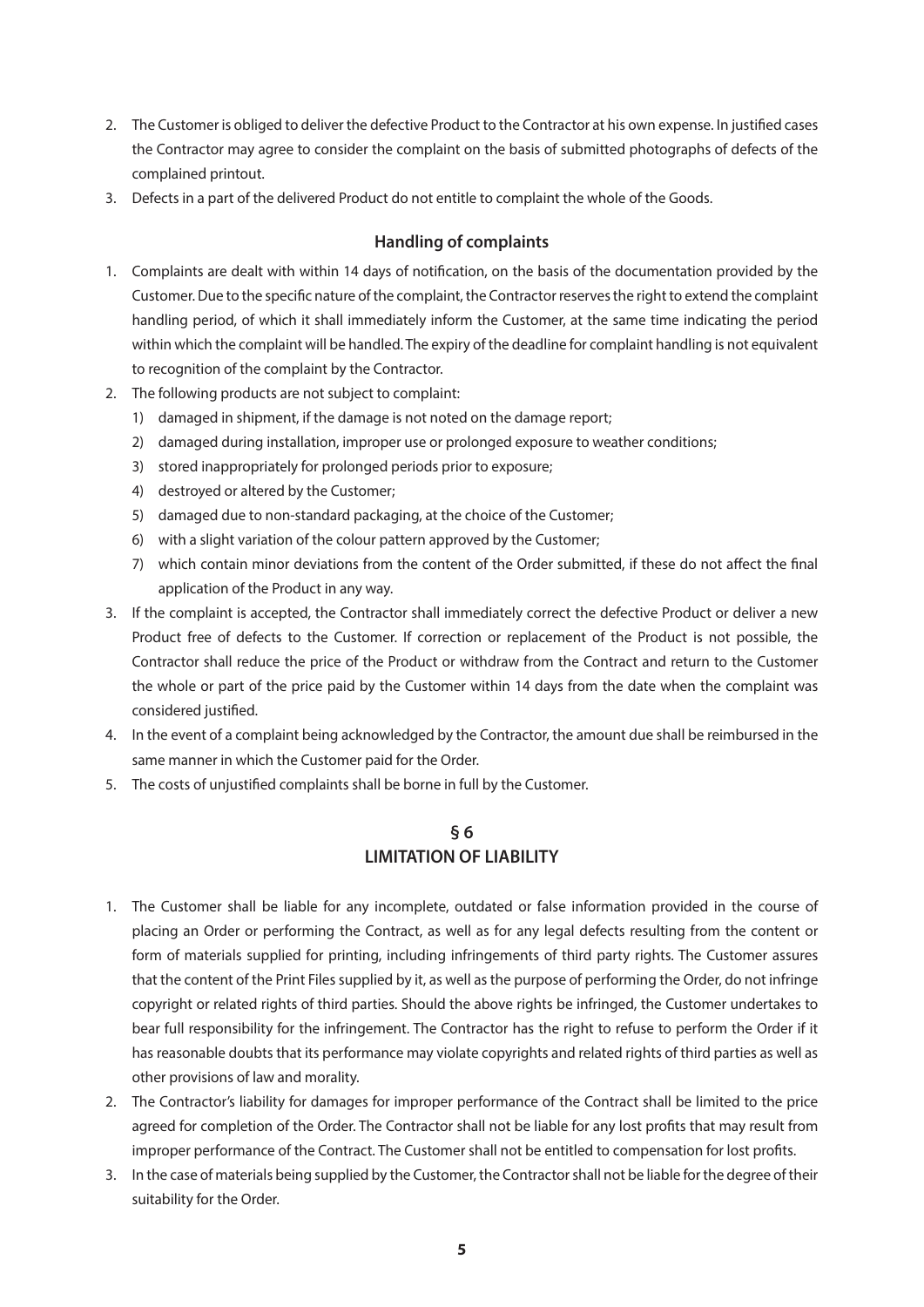### **§ 7 PRIVACY POLICY AND DATA PROTECTION**

- 1. The Controller of the Customer's personal data in accordance with the Regulation of the European Parliament and of the Council (EU) 2016/679 of 27 April 2016 on the protection of natural persons in relation to the processing of personal data and on the free movement of such data and repealing Directive 95/46/EC (General Data Protection Regulation, hereinafter "GDPR") - is Studio Kolor Sp. z o.o. with its registered office in Głogów Małopolski (36-060), at Lotniskowa 14.
- 2. The Contractor shall ensure the protection of personal data entrusted to it for processing by the Customer. The processing of personal data shall be carried out in accordance with the legal provisions in force in the territory of the Republic of Poland.
- 3. Processing of the Customer's personal data takes place for the purpose of carrying out the Order.
- 4. The personal data collected by the Contractor may also be used to inform the Customer about the Services provided by the Contractor.
- 5. The Contractor reserves the right to disclose selected information concerning the Customer to competent authorities or third parties who submit a request for such information on an appropriate legal basis, only and exclusively if it is in compliance with the provisions of the law in force in the territory of the Republic of Poland. Apart from these cases, information concerning the Customer shall not be disclosed to any third party without the consent of the Customer.
- 6. The Customer's personal data may be passed on to entities processing them on request, in particular to entities dealing with the Contractor's accounting matters, debt collection companies or shipping companies.
- 7. The following personal data of the Customer are processed as part of the Order:
	- 1) the name and surname/company name of the Customer;
	- 2) address/headquarters of the Customer;
	- 3) NIP and REGON registration numbers:
	- 4) the Customer's e-mail address;
	- 5) the contact telephone number indicated by the Customer.
- 8. The provision of personal data by the Customer is voluntary, but necessary for the execution of the Order. The data are provided by the Customer at the stage of placing the Order, making use of Contractor's Services and at the stage of correcting or updating the data.
- 9. The Customer shall be obliged to notify the Contractor immediately of any change in the personal data provided by him. If no such notification is given within 7 days of the change, the Customer's existing data shall be deemed to be up-to-date.
- 10. The Customer has the right to access the content of his personal data, the right to correct and complete it, as well as the right to demand that the processing of his personal data ceases and that it be deleted. To this end, the Contractor should be contacted.
- 11. The personal data processed will be retained for the duration of the Contract and thereafter for the period necessary to fulfil the purposes:
	- 1) related to the settlement of the Order or the assertion of complaints in connection therewith;
	- 2) any complaints about the finished Products.